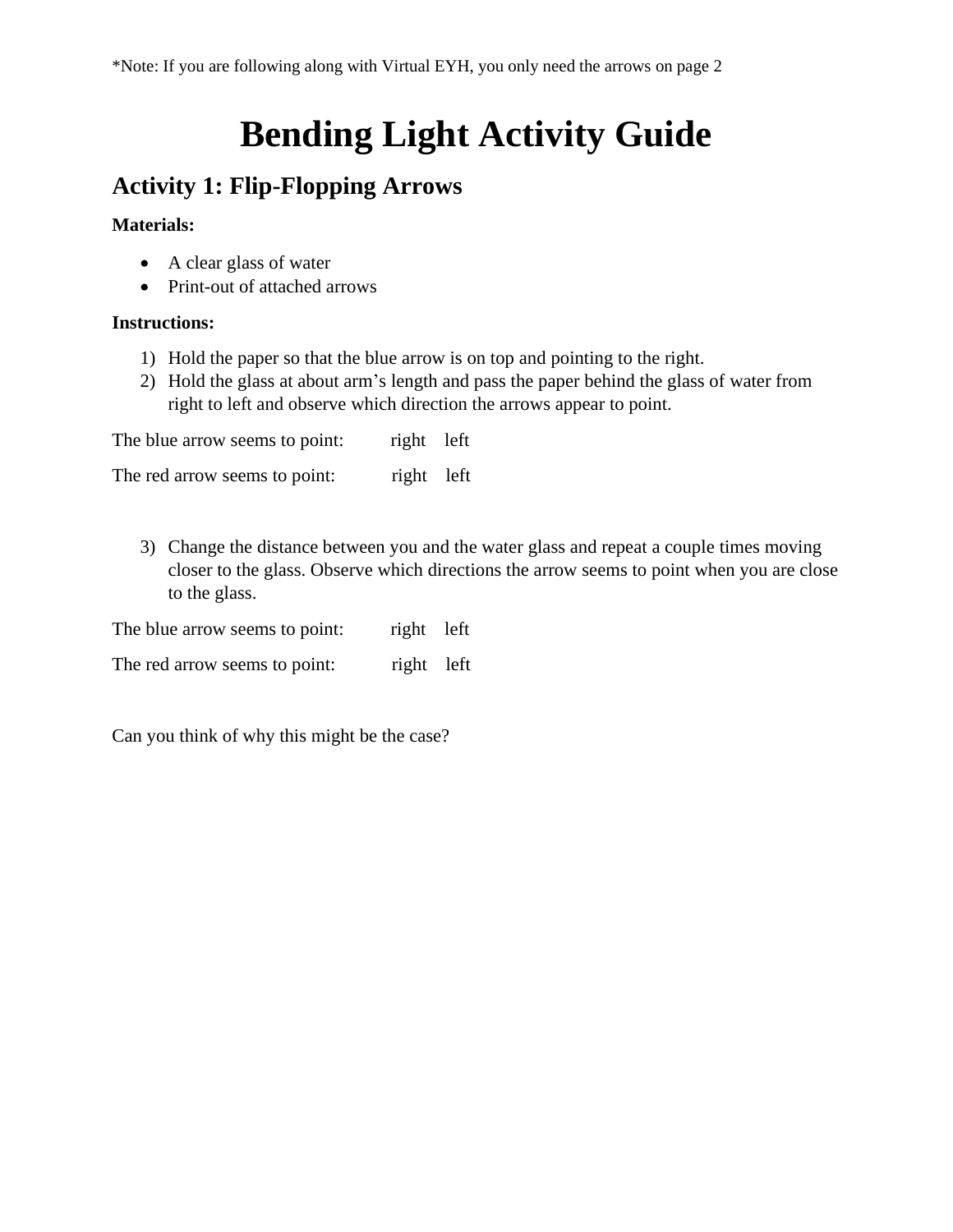\*Note: If you are following along with Virtual EYH, you only need the arrows on page 2

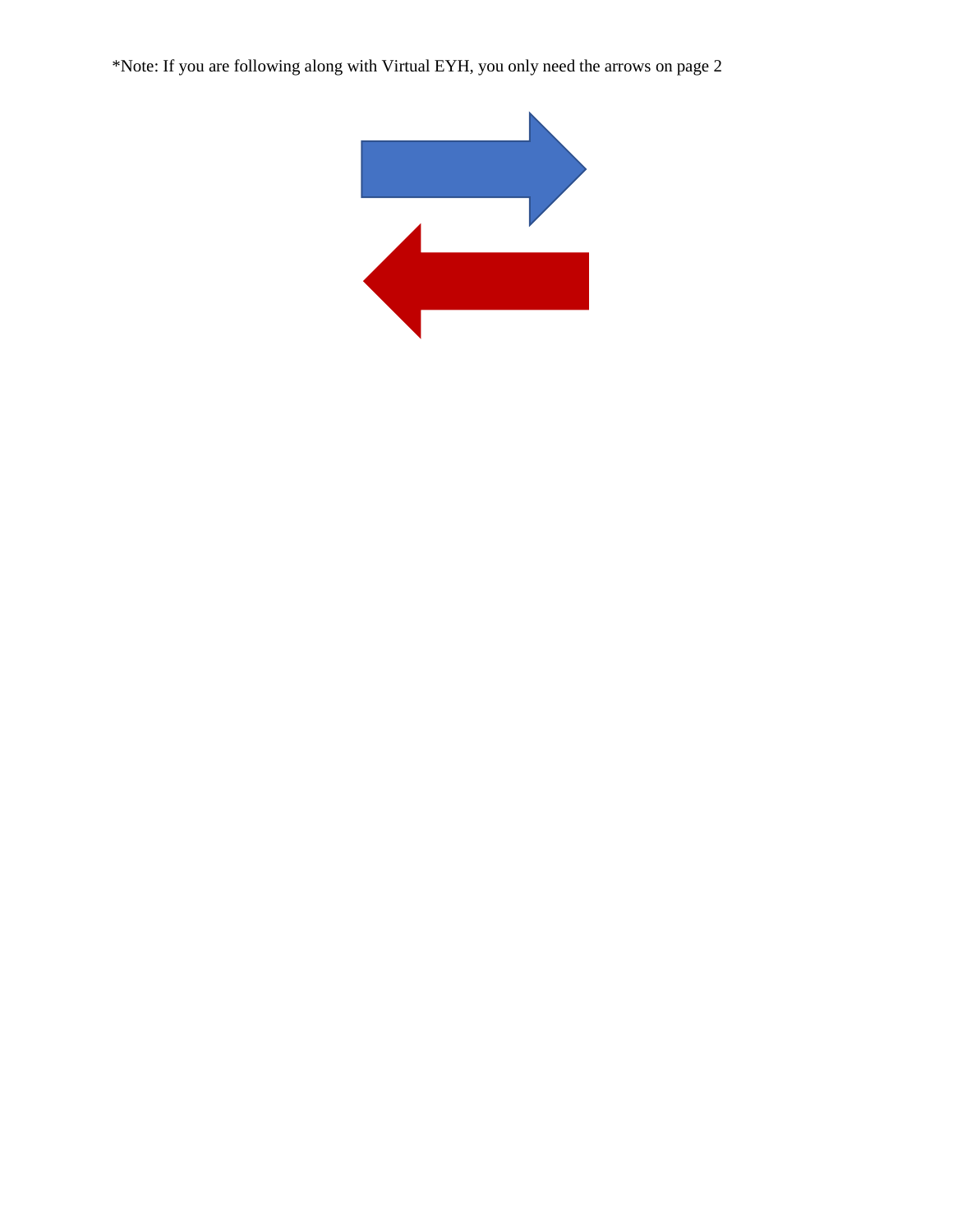### **What's Going on Here?**

Two things are actually happening.

#### **1) Diffraction**

The shape of the arrows is distorted because light bends when it moves between different materials (for instance air and water). When light approaches the water glass, you would expect it to just keep going straight through, as shown by the dotted line. After all, water and air are both transparent.



However, light moves slower in water than in air. The molecules in water are a lot closer than in air, and it's a lot harder for the light to make its way through without bouncing off of something. Think about it: is it easier to move your hand through water or air? Well, light has a similar problem.

When light moves into the water glass from the air at an angle, part of it slows down first, causing it to turn. Imagine a car: if you slow down the wheels on only the left side, the wheels on the right will push the car forward faster and the car will start to turn towards the left. So instead of going straight through the water glass, the light bends, distorting the shape of the arrows.

#### **2) Lenses**

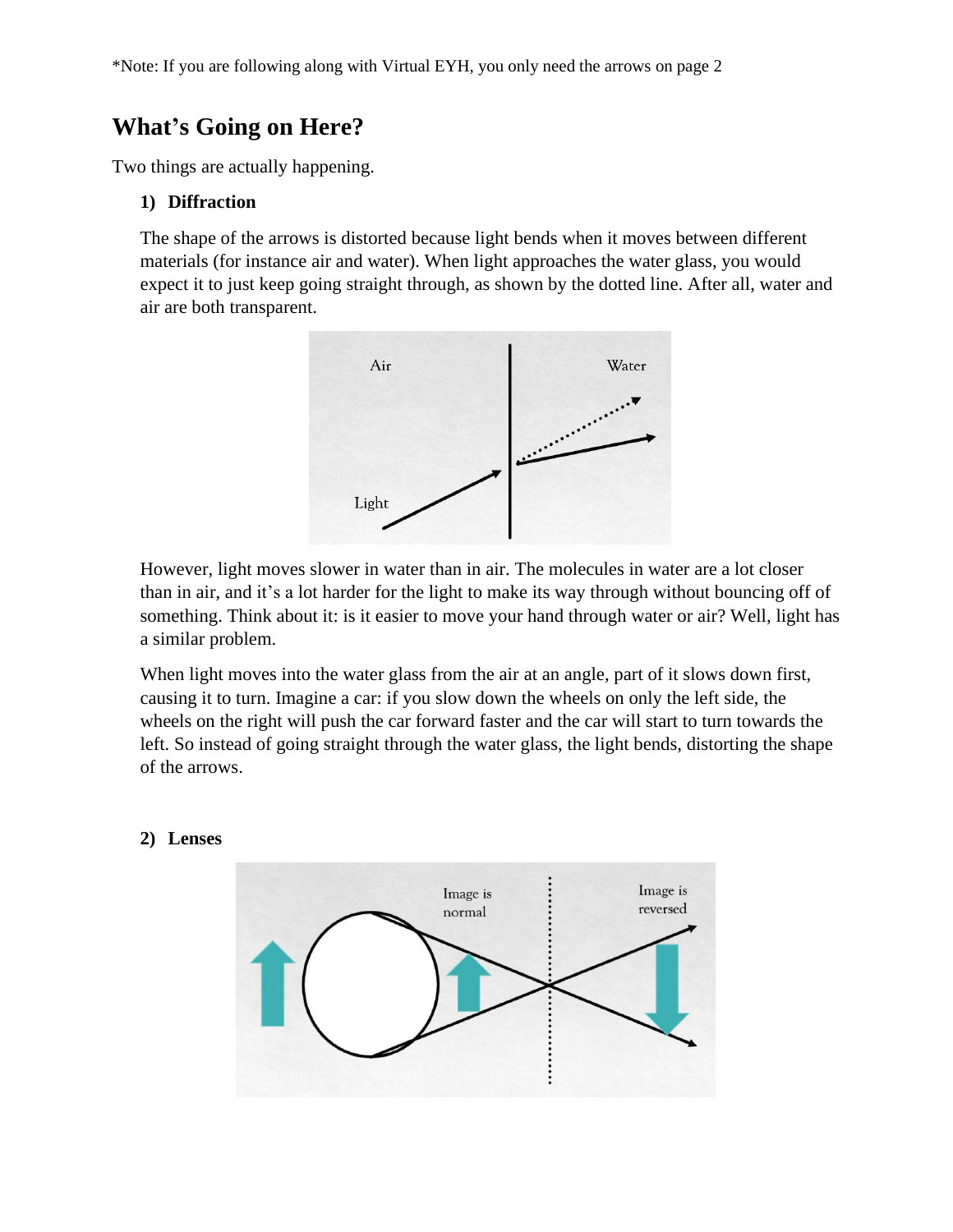The curved glass acts as a lens. The lens focuses the light from the arrow as shown in the figure below. However, note that the rays of light from the two ends of the arrow cross, at a distance known as the focal length of the "lens" formed by the curved glass. Beyond the focal length, the light from the tip of the arrow is below the light from the end of the arrow instead of above. This means that the arrow will appear upside down when you are far from the glass and right-side up when you are close to the glass. This is why the arrows look normal when you are close to the glass but the arrows flip when you are far away.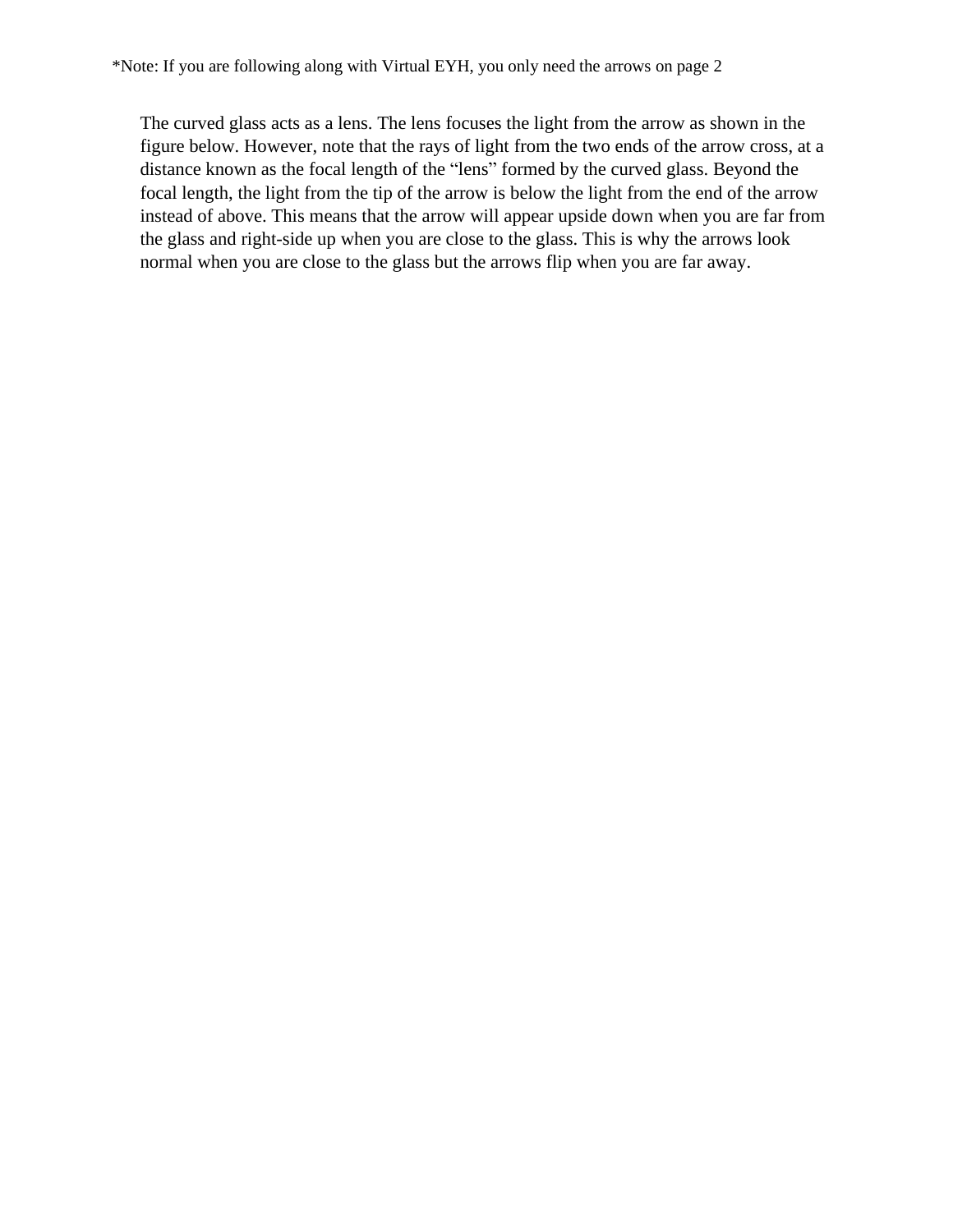## **Activity 2: Creating a Curved Stream of Light**

#### **Materials:**

- Empty soda can
- Bright flashlight
- Sharpened pencil
- Sink (preferably in a dark room)

### **Instructions:**

- 1) Poke a hole in the side of the can near the bottom.
- 2) Hold your finger over the hole and fill the can with water.
- 3) Hold the flashlight over the top of the can and try to seal off as much of the light from escaping out the top as possible with your hand.
- 4) Turn off the lights, hold the can over the sink (it will be easier to see if the can is lower in the sink) and take your finger off the hole.
- 5) Observe the stream of water.

What do you notice about the light?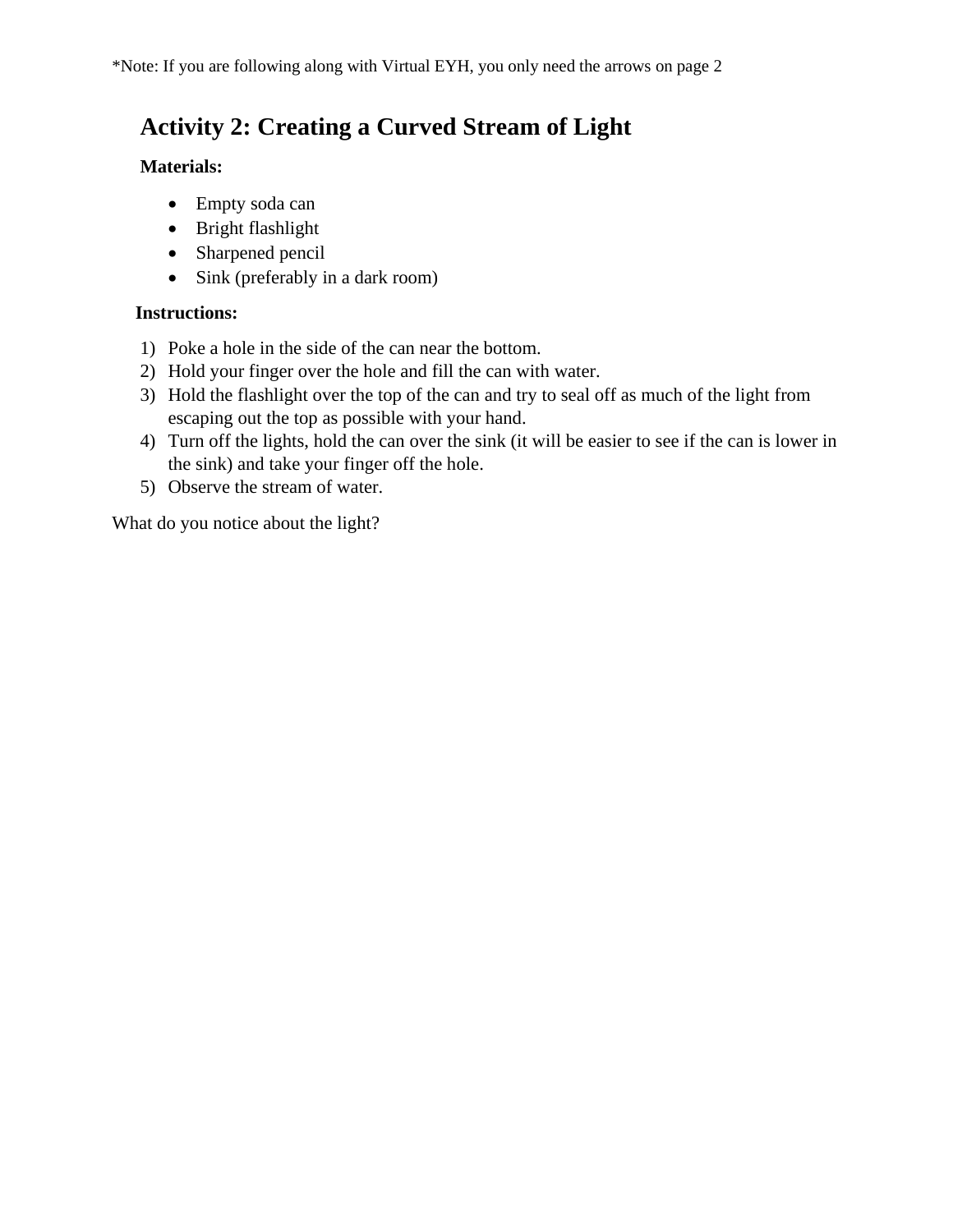### **What's Going on Here?**

The light follows the stream of water. So somehow, the water is bending the light. How does it do that? Well, the light is actually reflecting off the water, which keeps the light trapped within the water stream. But there don't seem to be any mirrors here, right?



Well, the initial picture of diffraction I provided in the previous activity is incomplete. Yes, when light moves from one material to another, the light that passes through will turn in a different direction. However, as shown in the figure above, not all of the light will pass through the interface (an interface is where two different materials meet). The light that passes through is called "transmitted light". The light that bounces back is "reflected light". So even though a water/air interface doesn't look like a mirror, it still reflects a large portion of the light stream. As shown below, the light bounces back and forth between the two sides of the water stream, thus effectively trapping a significant portion of the light in the stream of water. So the water guides the light.



Fun fact: this is how fiberoptic cables (anybody heard of Fios internet) work. They carry light in order to pass information.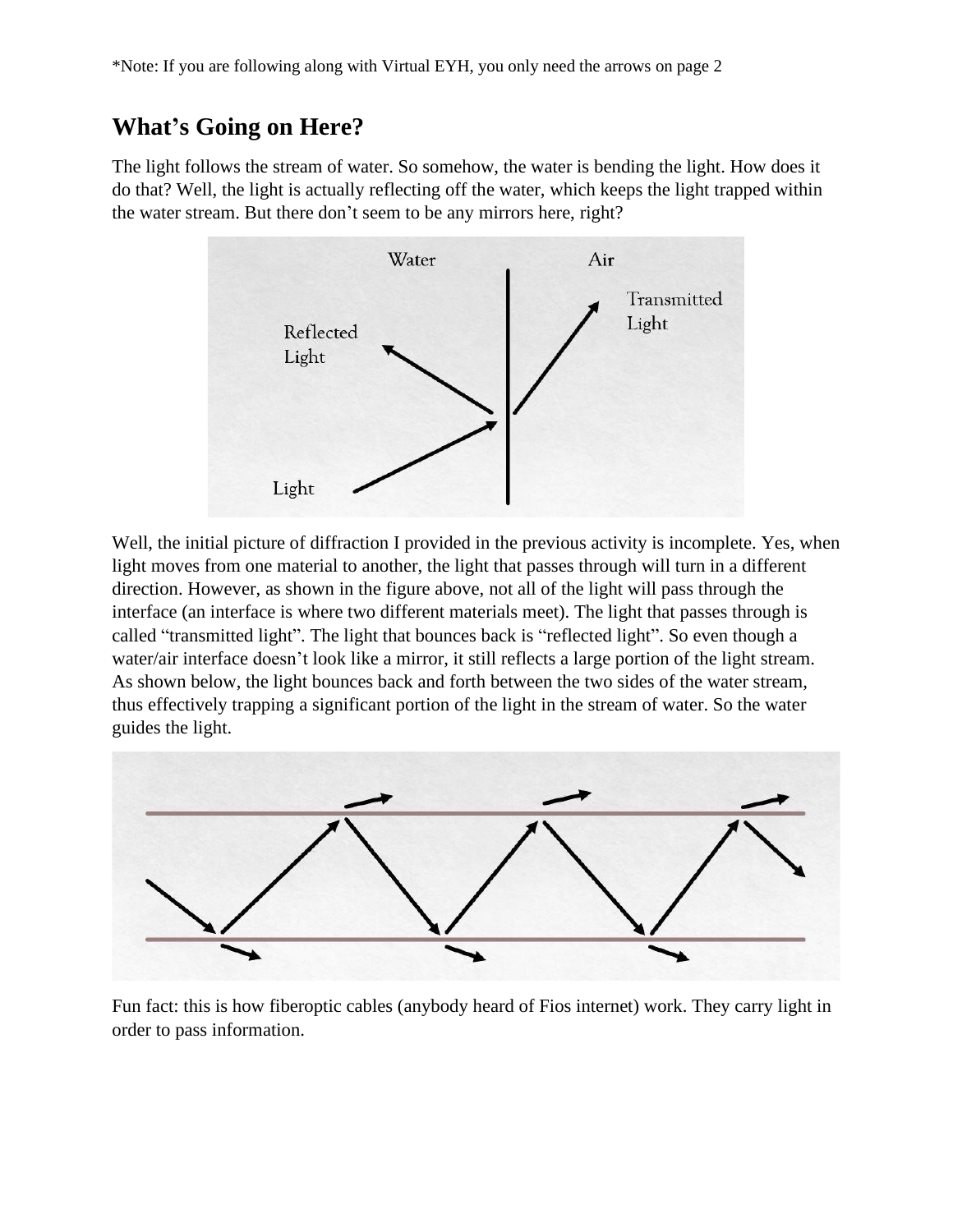\*Note: If you are following along with Virtual EYH, you only need the arrows on page 2

### **Activity 3: Splitting Light**

**Materials:**

- DVD
- Compact/hand mirror
- Flashlight
- Wall

#### **Instructions:**

1) Find a blank wall. Hold the mirror at an angle and reflect the flashlight beam onto the wall using the mirror. Change the angles of the mirror and flashlight.

What do you observe about the reflected light? Does changing the angles change anything significantly?

2) Do the same thing with the DVD, being sure to change the angles.

What do you observe about the reflected light? How does it change with angle? How is it different from the mirror?

Why do you think the DVD is different from the mirror?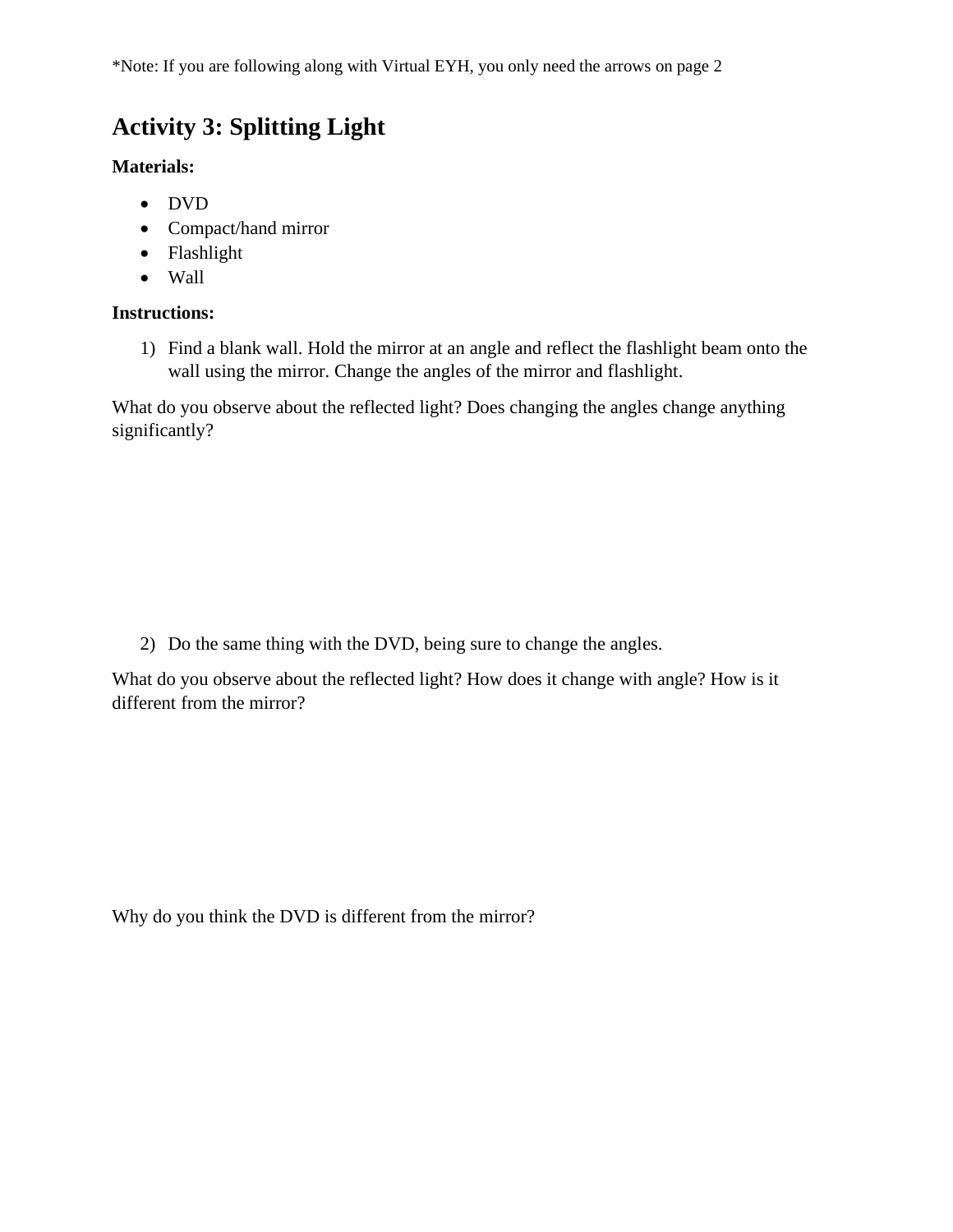### **What's Going on Here?**

Both the mirror and the DVD are flat and reflective. So why does the reflected light look so different? It turns out DVD's are actually not flat! The DVD actually has a series of rings (like a target) of very small bumps. These bumps store the information for the movie on the DVD.



When light hits each bump, the light is scattered in all directions, as shown in the figure below. Light scattered from different bumps interferes, since light is a wave. Imagine dropping two rocks into a lake: you will create waves. At first, you will see two perfect circles of ripples. However, once the ripples meet, the pattern will be distorted.



The same thing happens here. Where the waves overlap, they interfere, meaning the size of the wave adds together. So two waves that are both at the peak will make a peak that is twice as high (called constructive interference) whereas two waves where one is at the peak and one is at the trough will cancel out and the water will just be flat (called destructive interference).